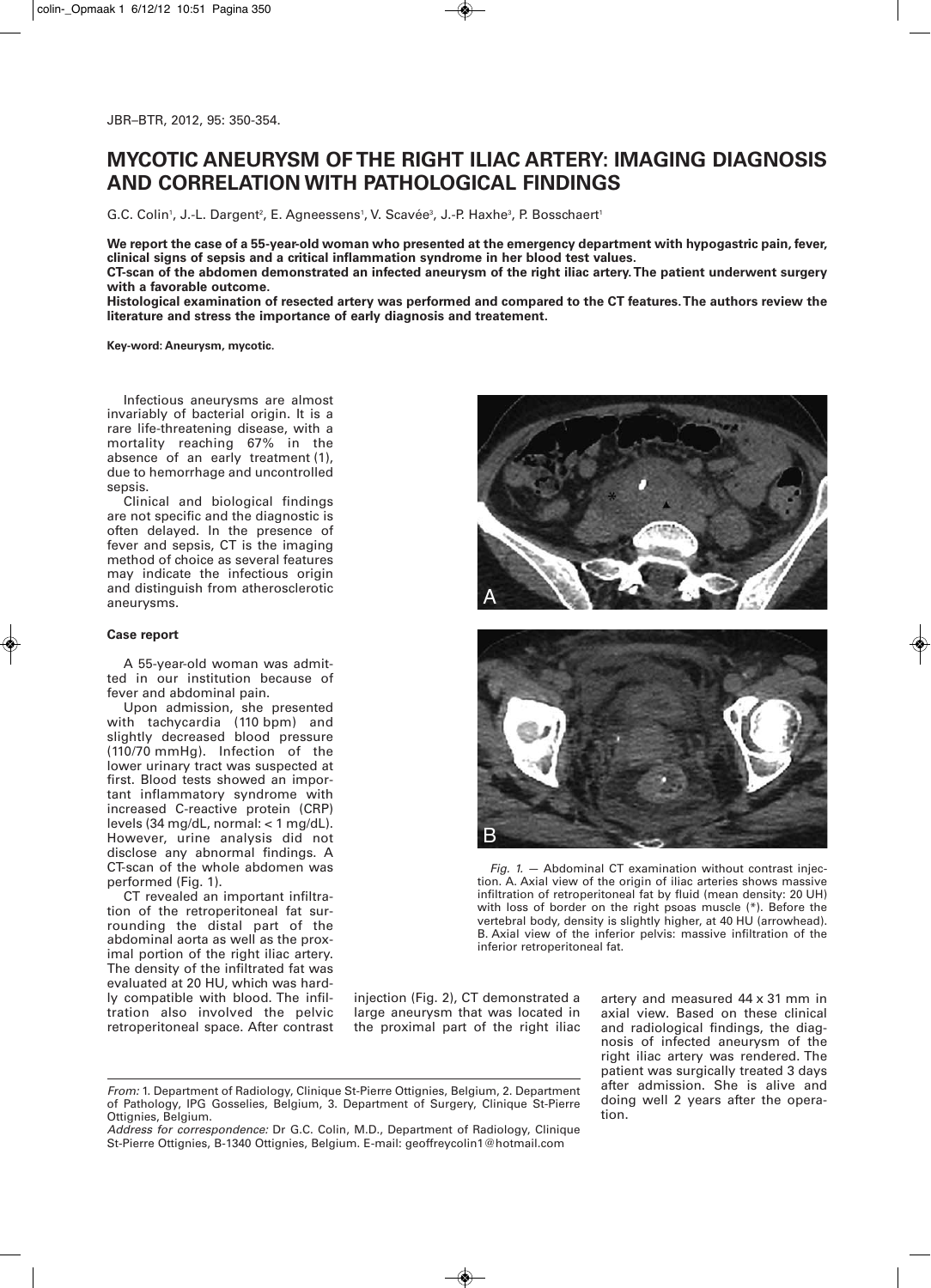

### **Discussion**

Infected aneurysms are uncommon disorders. In fact, they represent less than 1% of all aortic aneurysms (2). First described by Sir William Osler in 1895, they were during a long time called "mycotic" aneurysms. They are almost always of bacterial origin. *Staphylococcus aureus* is the most frequent pathogen implicated in this particular disease (MSSA and MRSA), followed by *Salmonella* species and *Streptococcus* species. In contrast, *Salmonella* species are much more common in East Asian countries (2, 3). Notably, fungi are found exceptionally in mycotic aneurysms. The currently accepted term "infected aneurysm" is therefore more appropriate.

Historically, bacterial endocarditis has been the most predisposing condition. However, due to the widespread use of antibiotics, immunosuppression is the main risk factor and is present in 50 to 70% of

cases (4): chronic renal failure, diabetes mellitus, corticotherapy or malignancy. Intravenous injection of drugs is another risk.

In most instances, infection produces the aneurysm. Rarely does an infected aneurysm result from the infection of a pre-existing aneurysm. Different mechanisms have been described to explain the entry of the bacteria in the vascular wall, including embolization within the vasa vasorum, direct infection of the intima (owing to a pre-existing intimal defect), infection by contiguity from a neighboring infectious process, and direct inoculation (iatrogenic or traumatic).

Patients are almost always symptomatic, but the diagnosis is often delayed because symptoms are not specific. Pain is the most frequent symptom; observed in 65 to 90% of cases (3-5). Other symptoms include fever of unknown origin (50%), chills, and sepsis.The classic triad of fever, pain and pulsating abdominal mass is very uncommon (3, 4). Blood test



*Fig. 2.* — Abdominal CT examination after intravascular contrast injection (arterial phase), axial (A) and coronal MIP (B) views and VRT (C). Saccular shaped aneurysm (44 x 31 mm) of the right iliac artery (\*) surrounded by fat infiltration. A hypoattenuating ring is seen around the aneurysm (white arrows). Poor atheromatosis of arteries and absence of calcification and thrombus in the aneurysm are noted.

often shows elevated CRP and leucocytosis. Blood cultures may be negative in up to 50% of patients. In our particular patient, PB cultures were positive for *Staphylococcus aureus* on two occasions.

In earlier angiographic studies, infected aneurysms did no have specific features that distinguish them from atherosclerotic aneurysms except for sudden appearance, rapid progression or uncommon location (6, 7). Indeed, the infra-renal aorta is a typical localization but combined involvement of other parts of the aorta (thoracic, thoraco-abdominal and supra-renal) account for the majority of cases. In opposition, 85% of atherosclerotic aneurysms are localized in the infra-renal aorta.

At present, multidetector CT angiography is the best imaging method for infected aneurysms, because of its availability and rapidity in emergency cases. In fact, several CT-scan features may indicate an infectious origin in aneurysms: at a very early stage, before aneurysmal formation, the arterial wall becomes irregular. A peri-arterial edema is often present, usually appearing as a hypoattenuating fat stranding or a concentric rim (2, 8). A mass may develop in the peri-arterial soft tissue, displaying homogeneous or heterogeneous enhancement after contrast injection. Such peri-arterial changes persist after the develop-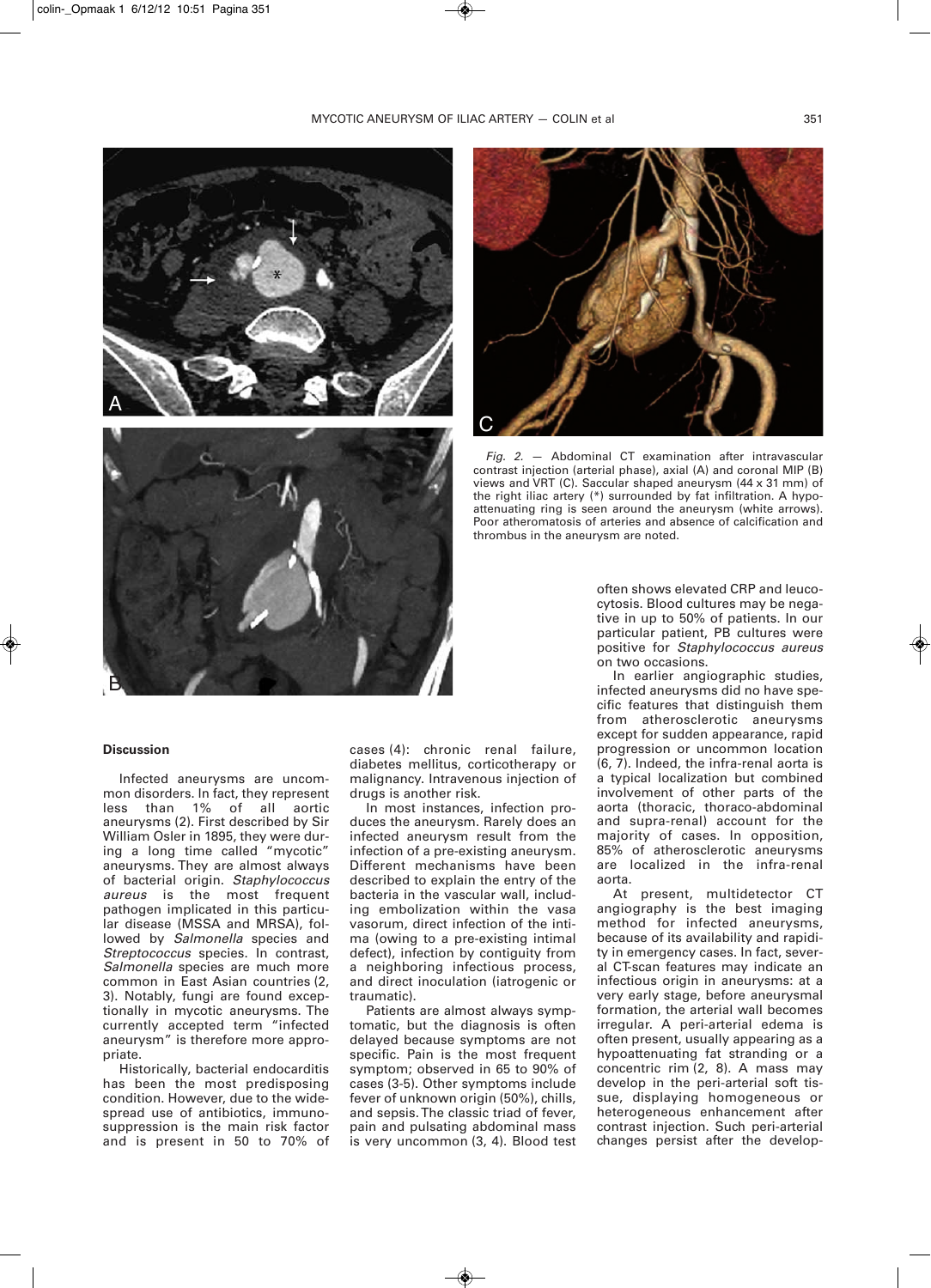

*Fig. 3.* — Correlation with the microscopic view. A. Axial section of the whole arterial wall (Hematoxylin eosin staining, magnification x 50).The intima (I) is thickened by necrosis. In the tunica media (M) the layer of circumferential smooth muscle cells is completely disorganized and is necrotic. The adventice (A), still recognizable by residual adipocytes (arrow), is also involved by necrosis. Both internal and external elastic lamina have disappeared. Results show the arterial wall to be widely thickened and the main component is necrosis and infiltration by bacteria and white blood cells (black arrowheads).The hypoattenuating ring around the aneurysm (mean density: 20 HU) is probably the thickened arterial wall by necrosis. B. A Gram staining illustrates cocci (magnification: x 400, white arrows). Blood cultures were twice positive for Staphylococcus Aureus.



*Fig. 4.* — Views of the peripheral part of the arterial wall. Hematoxylin eosin staining, magnification x 100 (A) and x 200 (B). The outest part of the tunica adventitia displays fibrotic changes (black arrows), containing a necrotic area (\*) rich in inflammatory cells (black arrowheads) and bacteria (white arrowheads). It represents the outer limits of inflammatory changes, like the shell of an abscess

ment of the aneurysm and actually represent the most common radiological finding.The shape of mycotic aneurysms is typically saccular, often with lobular contours.The wall of infected aneurysms does not contain atheromatous calcifications in more than 70% of cases, which is in sharp contrast with aneurysms associated with atheromatosis (2, 8). In case of preexisting aortic wall calcifications, a disruption of these calcifications may occur in close proximity to the infected aneurysm. The absence of any identifiable mural thrombus seems to be a reliable sign in favor of an infectious origin, probably due to the rapidity of the aneurysmal process. A less common occurrence is the presence of gas pockets located within the aortic wall or within the surrounding tissues. Although rarely found, this feature is very specific, appearing early before aneurysm formation (9). Vertebral body changes may also be seen but are uncommon. In our patient, many of these characteristics were present (Fig. 1, 2).

Microscopic examination of the resected artery demonstrated a marked destruction of the vascular wall, accompanied by numerous gram-positive cocci, a finding consistent with the presence of *Staphylococcus aureus* in blood cultures. The tunica media was still present but barely recognizable, due to liquefactive necrosis. Likewise, the internal layer of the adventitia was involved by the necrotic process (Fig. 3).

Infected aneurysm is usually defined as a pseudo-aneurysm, because the artery dilatation does not comprise tree layers like arterial wall, but instead tunica adventitia and adjacent connective tissues. In our patient, the three layers of the vascular wall contained necrotic areas, which resulted in a larger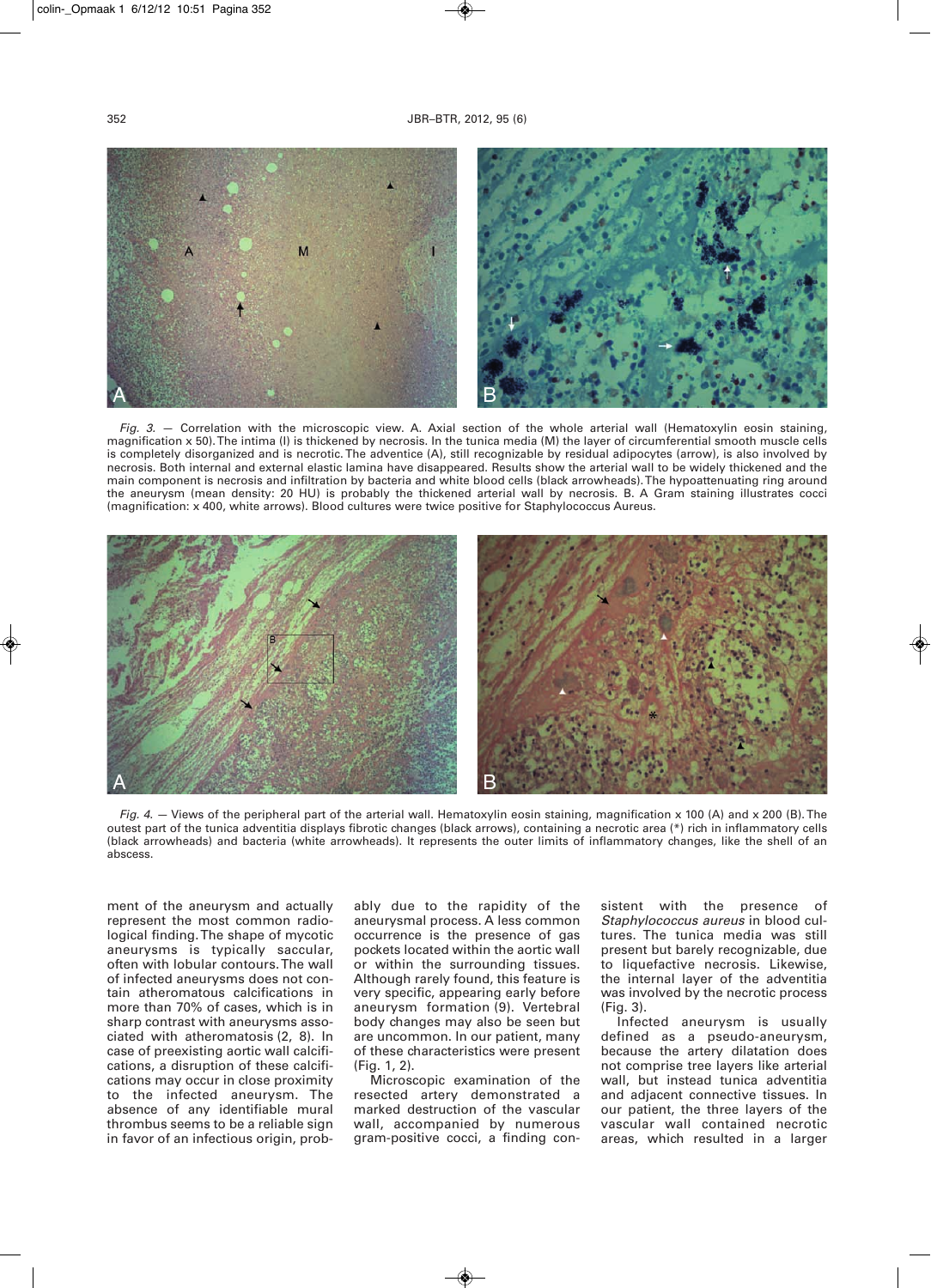

*Fig. 5.* — Comparison with abdominal CT examination after intravascular contrast injection at venous phase. A. Axial view. Ring enhancement at portal phase in the periphery of the hypoattenuating mantle, features which are typically found in cases of abscess (white arrows). B. Axial view a few centimeters higher. Repercussion on the adjacent structures. We see a complete thrombosis of the inferior vena cava (\*) that is in the infectious process, with the medial part of this wall disappearing (arrowhead).The vein was not found during open surgery.

thickness than normal. The hypoattenuating concentric peri-aortic rim described as "edema" may probably correspond to this thickened but necrotic vascular wall, a finding that may also explain a hypoattenuating aspect on CT-scan images.

Furthermore, we also noted a peripherical ring enhancement in the concentric rim of edema adjacent to the right primitive iliac artery, at the portal phase. This finding was previously considered as abscess formation in the retroperitoneum (7). In our patient, the outer part of tunica adventitia was walled off by a fibrous capsule that contained leukocytes mixed with necrotic debris and gram-positive cocci. This is believed to correspond to the peripherical ring enhancement which is more visible at the portal phase (Fig. 4, 5).

The development of infectious aneurysms is usually rapid, within a few weeks or less. As a result, these aneurysms are prone to precocious rupture, which is the initial clinical presentation in 20% of cases with clinically hypovolemic shock and heavy pain in the back area. The aneurysmal free rupture is associated with imaging features: retroperitoneal fat infiltration by hyperattenuating fluid (blood) and active intravascular contrast extravasation (10). Moreover, 47 to 75% of aneurysms are in impending or contained rupture (1, 5, 10), as usually described by the surgeon at the operation. This simply means that the wall of the infected aneurysm is widely necrotic but still contains the rupture. Contained rupture is a surgical and pathological diagnosis but

not an imaging one: indeed, imaging studies merely illustrate the free rupture of the aneurysm.

To our knowledge, additional investigations that should be performed in case of infected aneurysm are not well defined. However, the origin of bacteriema should be determined, as far as possible. In this regard, our patient was immunocompetent and did not take any intravenous drug. Transesophageal echography, Tc<sup>99</sup> white blood cell scan, and oral examination did not reveal any anomaly. Therefore, the origin of bacteriema in our patient still remains unknown. The usefulness of PET-CT in such situation needs to be defined.

Surgical repair is the definitive therapeutic procedure following antibiotic therapy. Perioperative antibiotics usually are administered during 6 weeks. There is no current consensus regarding the benefit of lifelong antibiotics.

The optimal surgical management remains controversial and under debate.Two types of repair are available, including *in situ* stent graft interposition after extensive debridement, or extraanatomic bypass. The theoretical advantage of extraanatomic bypass is a reconstruction remote from the infection. However, high incidences of complications have been reported in this technique. *In situ* grafting is therefore considered as a safe option in many patients (5)). Perioperative mortality varies according to series but reaches approximately 20%. In this regard, there is no significant difference between the two types of surgical

repair (4). In many studies, *in situ* repair was preferred, whenever feasible (4, 5, 11, 12). Endovascular aneurysm repair (EVAR) may also represent a less invasive alternative, especially in patients with comorbidity (5).

Our patient was surgically treated with venous *in situ* homograft, after failure of an extraanatomic graft using a femoro-femoral (left to right) crossover bypass with Goretex.

## **Conclusion**

We reviewed several CT signs that characterize infected aneurysm: a saccular shape, the absence mural calcifications and thrombosis, disruption of calcification wall. We correlated the features observed with histologic findings that appear to be more specific in order to better define them. The peripheral ring enhancement visible at the portal phase corresponds to the fibrous capsule at the outer part of the adventice, the beginning of an abscess formation around the destroyed arterial wall.

These signs explain why it is termed a pseudo-aneurysm, as there remains no functional arterial wall, even if the three layers (intima, media, tunica adventitia) are still present. In fact, every mycotic aneurysm is in "impending rupture" even if no intravenous contrast extravasation is present.

Physicians should understand the seriousness of these features in order to make a correct diagnosis, especially in the early stages of this disease, to ensure prompt therapy.